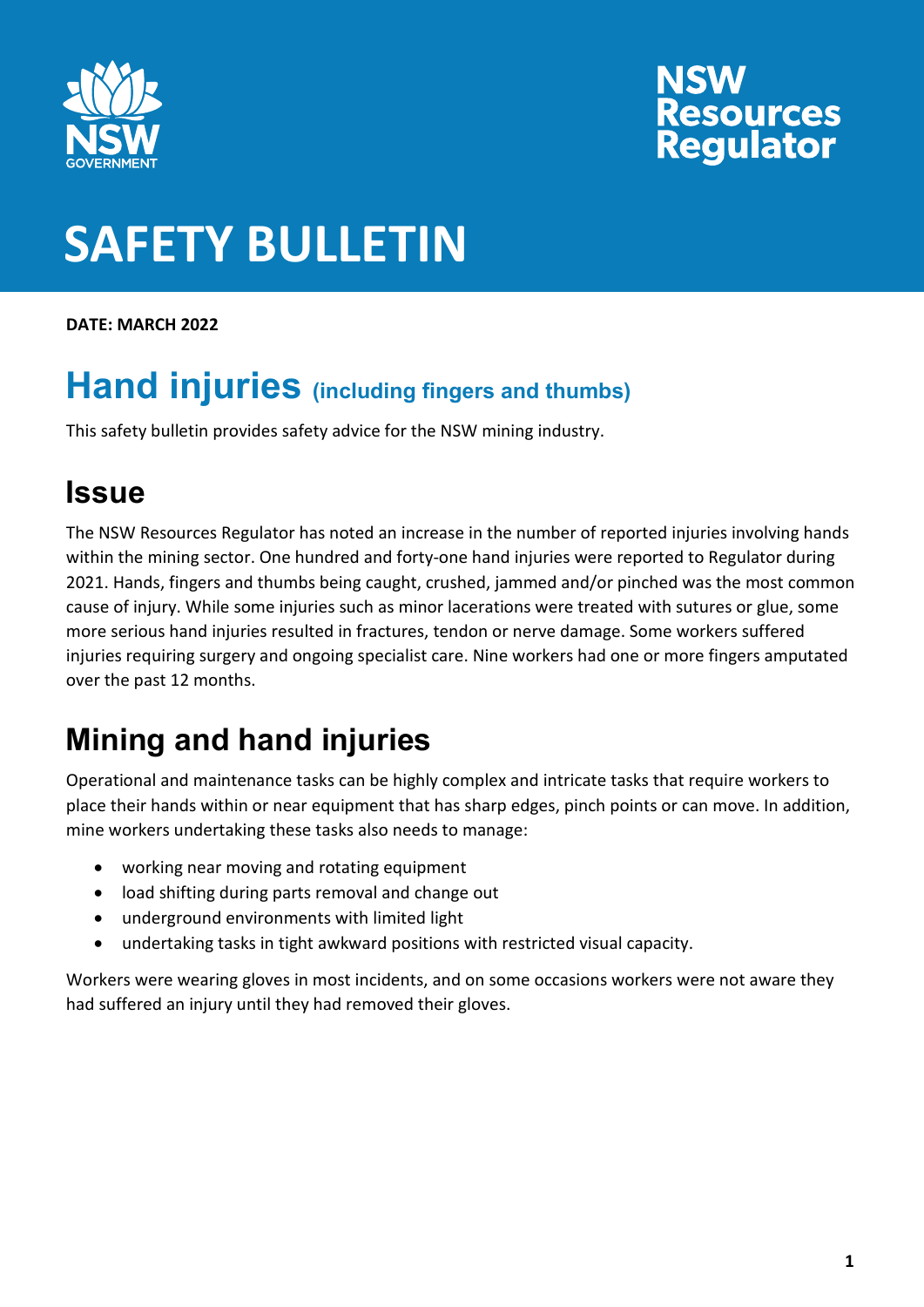### **NSW<br>Resources<br>Regulator**

#### **Recommendations**

Finding solutions to eliminate hand injuries should focus on the hierarchy of controls.

It is recommended mine operators:

- **E** consider the hierarchy of controls when completing risk assessments
- $\blacksquare$  eliminate the opportunity for workers to enter crush areas, pinch points and entanglement hazards by using guarding or isolation.
- $\blacksquare$  If fixed guarding is not appropriate, consider interlocked guarding so that a machine cannot be started until the guarding is closed.
- When components and parts are being removed, loads must be secured and supported and potential load movement is considered when identifying hazards.
- $\blacksquare$  Workers need to consider where they place their hands to avoid the potential for falling objects such as drill steels and material such as rocks and strata
- **EXECUTE:** Ensure work area lighting is suitable for the task being carried out
- **EXECONS** Consider the use of visual aids such as fluoro or bright coloured gloves that can be more easily seen in dark environments
- Involve workers to identify pinch/crush points and identify solutions to control the hazard. For example, in man baskets place handrails inside the baskets to eliminate the need to grab the top of the basket.
- **Provide workers with information, training, instruction and supervision on working with** equipment that has moving parts, sharp equipment, tools and pinch points. Workers new to the mining industry will need additional training and supervision.
- **EXTERGHM** Ensure workers are provided with and are using the correct tools and equipment to undertake the task.
- **Additional controls developed from previous injuries must be implemented and** communicated to workers to avoid reoccurrence.

**NOTE:** Please ensure all relevant people in your organisation receive a copy of this safety bulletin and are informed of its content and recommendations. This safety bulletin should be processed in a systematic manner through the mine's information and communication process. It should also be placed on the mine's common area, such as your notice board where appropriate.